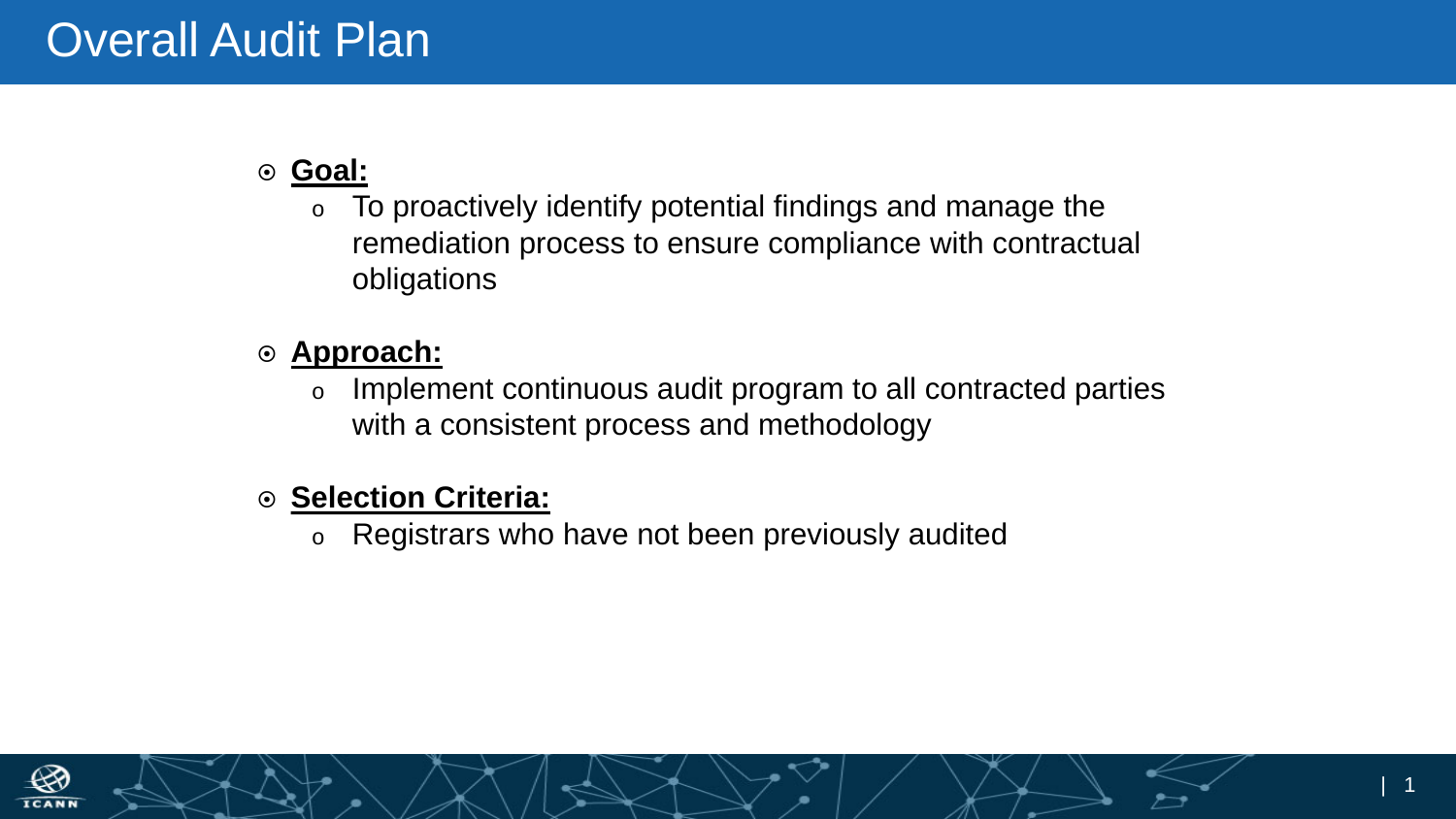| <b>Audit Program Milestone Dates</b>    |                                  |                                  |                                  |                    |                 |                           |                      |                    |
|-----------------------------------------|----------------------------------|----------------------------------|----------------------------------|--------------------|-----------------|---------------------------|----------------------|--------------------|
| <b>Pre-Audit</b><br><b>Notification</b> | Request for Info                 |                                  |                                  | <b>Audit Phase</b> |                 | <b>Initial</b><br>Reports | Remediation<br>Phase |                    |
| Date sent                               | 1 <sup>st</sup><br><b>Notice</b> | 2 <sub>nd</sub><br><b>Notice</b> | 3 <sup>rd</sup><br><b>Notice</b> | <b>Begin</b>       | End*            | Date<br>Issued*           | <b>Begin</b>         | End*               |
| May 2, 2016                             | May 17,<br>2016                  | June 7,<br>2016                  | June 14,<br>2016                 | May 17,<br>2016    | July 8,<br>2016 | <b>July 11,</b><br>2016   | July 11,<br>2016     | August 12,<br>2016 |

### Notes:

\* Audit and Remediation Phases may be completed and initial reports may be sent out prior to dates shown.

During the Request for Information and Audit Phases, ICANN will follow the 1-2-3 notification process (15 working days, 5 working days, 5 working days). For more information on notification process please see:

<http://www.icann.org/en/resources/compliance/approach-processes/overall-19jun13-en.pdf>

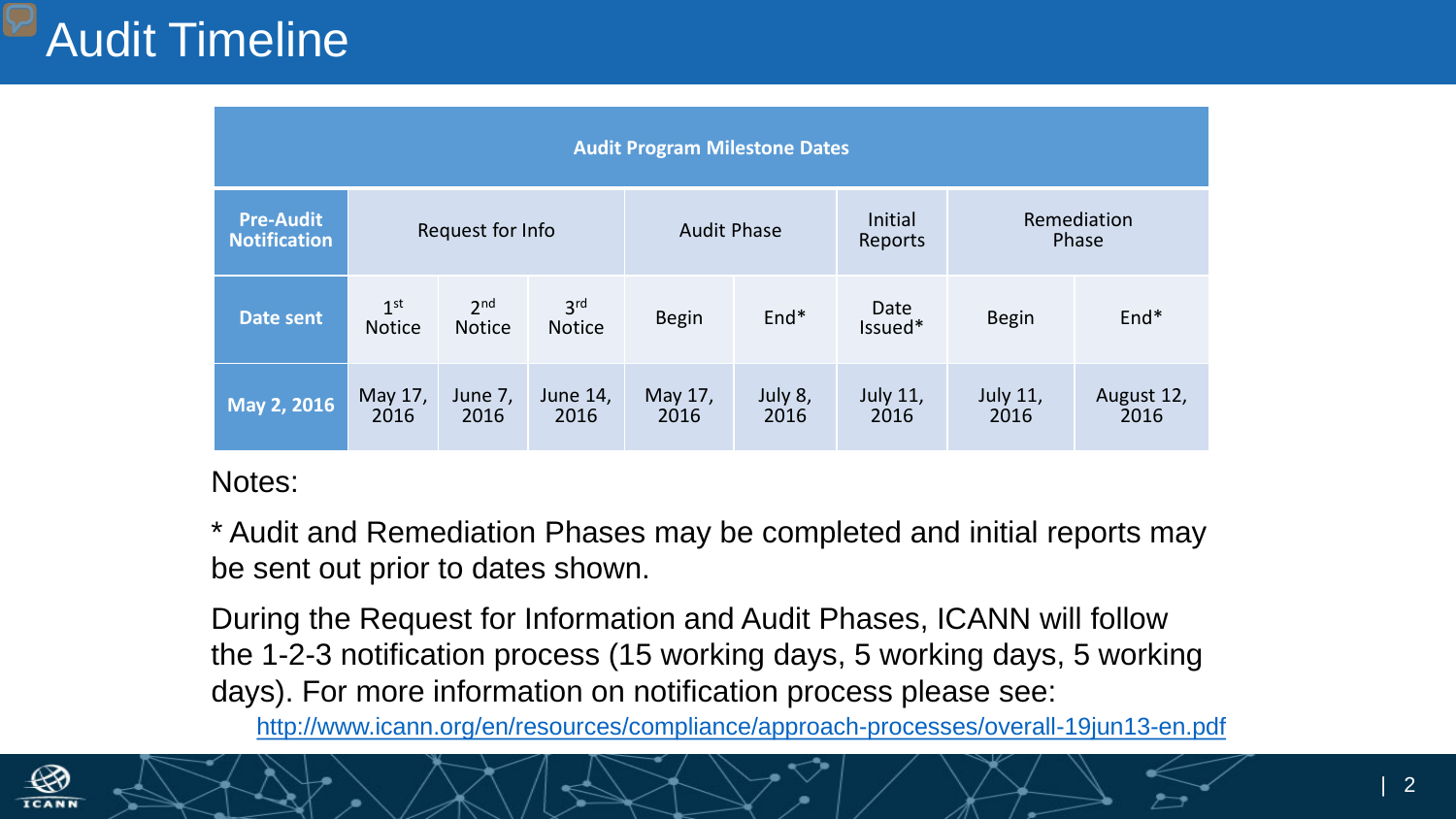## Audit Selection Statistics



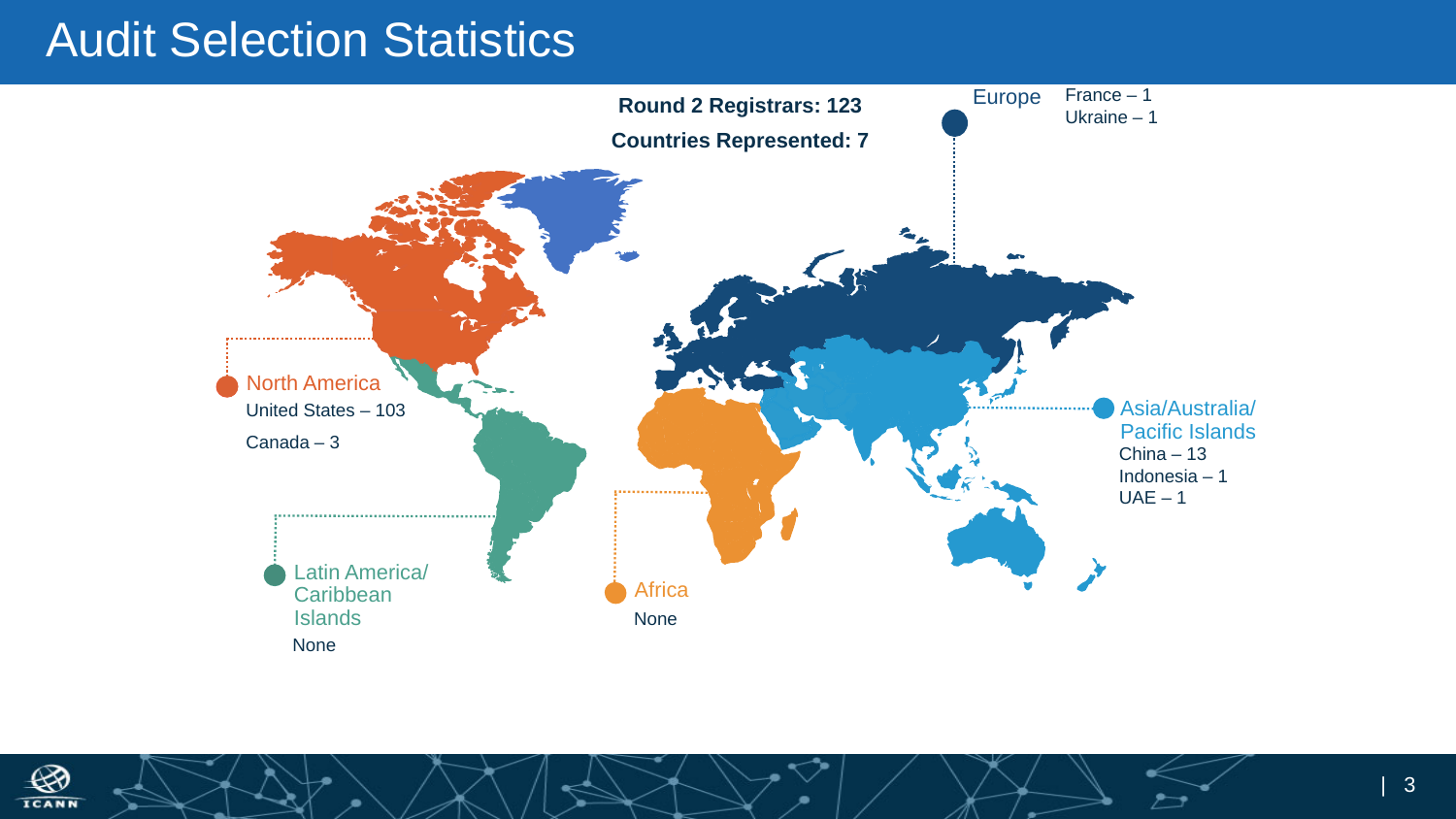# Common Audit Questions

#### **1. Can I receive assistance with the audit in my native language?**

Yes, ICANN staff are fluent in many languages (including Mandarin, Cantonese, and Korean) and we will be happy to answer questions about the audit that language.

#### **2. I lost my upload log on information (or it does not work), what should I do?**

- Send Email [complianceaudit@icann.org](mailto:complianceaudit@icann.org) and request new log on credentials.

#### **3. I am having difficulty opening the RFI, what should I do?**

Email [complianceaudit@icann.org](mailto:complianceaudit@icann.org) and specify the difficulty you are having. ICANN will work with you to provide RFI in other formats

#### **4. Can I request an extension to respond to the RFI?**

- Extensions are not typically granted. Note that if no documentation is provided by the deadlines for each notice, a further notice will be sent according to the compliance process which will give you additional time. But, there will be a final deadline for all auditees.